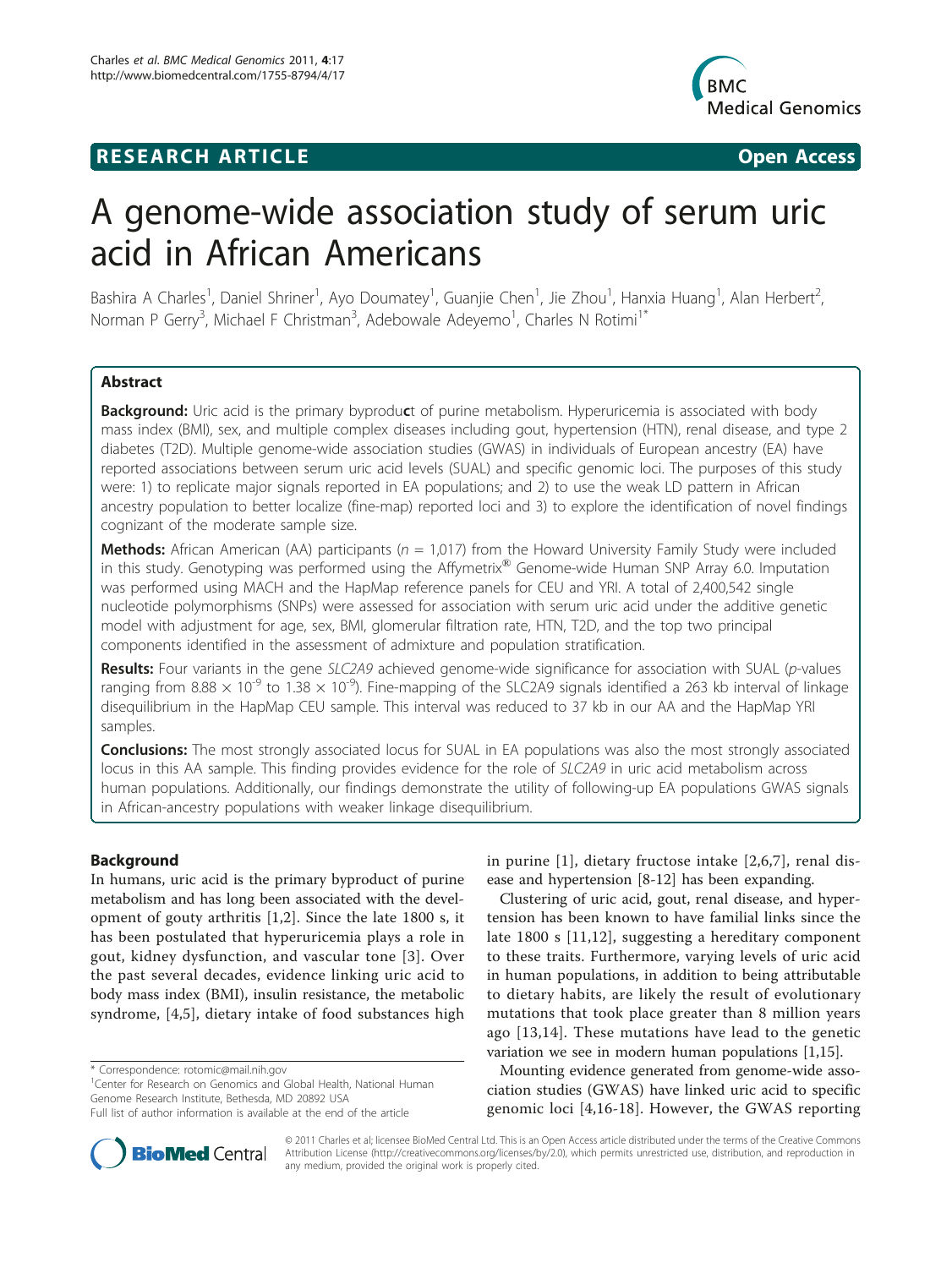association of uric acid with specific genetic loci (PDZK1, GCKR, SLC16A9, SLC22A11, SLC22A12, LRRC16A, WDR1, RAF1P1, ZNF5188, and ABCG2), have been conducted in individuals of European [[4,17](#page-6-0),[18](#page-6-0)], and Asian [[19\]](#page-6-0) descent. Given the paucity of GWAS in populations of African-ancestry, we chose to focus this manuscript on three main objectives in the following order of priority 1) to replicate major signals for uric acid reported in EA populations; 2) to use the weak LD patterns in African-ancestry populations to better localize (fine-map) reported loci and 3) to explore the identification of novel findings cognizant of the moderate sample size as well as the higher rates of obesity, renal disease, T2D, HTN, and decreased glomerular filtration rate in African Americans [[20](#page-6-0)].

## Methods

## Ethics Statement

Declaration of assurance of ethical conduct of research was granted by the Howard University Institutional Review Board. All participants provided written informed consent for specimen collection and analysis. This study adhered to the tenets of the Declaration of Helsinki.

## Study Sample

The study population has been described previously [[21\]](#page-6-0). Briefly, participants included in this study were derived from the Howard University Family Study (HUFS), a population-based study of related and unrelated African Americans from the Washington, D.C. metropolitan area. The primary aims of HUFS included: 1) enrollment and examination of a randomly ascertained sample of 350 African American families with members in multiple generations from the Washington, D.C. metropolitan area; 2) characterization of participants for anthropomorphic measures (including height, weight, body composition measures and measures of obesity, blood pressure and related physiological intermediates, and diabetes-related and lipid-related variables); and 3) storing high-quality DNA to conduct studies to identify genes or genomic regions linked and/ or associated with common, complex traits. Recruitment was conducted via door-to-door canvassing, community events, and advertisement in regional papers. A population-based approach was used to establish an unascertained sample with which to study multiple, common diseases. In a second phase of recruitment, additional unrelated individuals from the same geographic area were enrolled to facilitate nested case-control studies. Enrollment procedures (forms, measurements, and laboratory assays) for unrelated individuals were identical to those for families. The total number of recruited individuals was 2,028, of which 1,976 remained after data cleaning. From this sample, we created a subset of 1,055 unrelated adults ( $\geq$  20 years of age).

## Phenotyping

A baseline physical examination and an interviewbased demographic questionnaire were conducted. Blood was drawn for biochemical assays for creatinine, glucose, uric acid, and several other molecular phenotypes. Weight was measured on an electronic scale to the nearest 0.1 kg with the participant wearing light clothes. Height was measured with a stadiometer to the nearest 0.1 cm with participants in bare feet. Body mass index was calculated as (weight in kg)/(height in m)<sup>2</sup>. Blood pressure was measured while participants were seated using an oscillometric device (Omron Healthcare, Inc., Bannockburn, Illinois). The readings were taken with a ten minute interval between readings. Reported systolic and diastolic blood pressure readings were the averages of the second and third readings. Participants with systolic blood pressure ≥ 140 mm Hg, diastolic blood pressure ≥ 90 mm Hg, or on prescribed antihypertensive drug therapy were defined as hypertensive. Serum creatinine levels were estimated on fasting sample using the modified Jaffé method. Estimated glomerular filtration (eGFR) was calculated using the simplified Modification of Diet in Renal Disease Study equation: eGFR =  $186 \times$  (serum creatinine)<sup>-1.154</sup> × age<sup>-0.203</sup>(× 0.742 if female)(× 1.210 if Black) [[22](#page-6-0)]. EGFR was measured in ml/min/1.73  $m<sup>2</sup>$ and creatinine was measured in mg/dl. Participants with fasting plasma glucose  $\geq$  7.0 mmol (126 mg/dl) were defined as having type 2 diabetes. Individuals with prediabetes (fasting plasma glucose between 5.6 mmol and 7.0 mmol) were given unknown case/control status. Serum uric acid levels were determined using the COBAS Integra Uric Acid assay, version 2 (Roche Diagnostics, Indianapolis, Indiana).

## Genotyping

The Affymetrix® Genome-Wide Human SNP array 6.0 was used to conduct genome-wide genotyping [[23\]](#page-6-0). Genetic material was processed and hybridized according to the manufacturer's instructions. Following processing, the chips were scanned and genotype calls were determined using the Birdseed 2 algorithm [\[23,24](#page-6-0)]. The individual sample call rate had to be  $\geq$  95% for inclusion (no samples excluded). SNPs with call rates  $< 95\%$  ( $n =$ 41,885) across all individuals, minor allele frequency  $\leq$ 0.01 ( $n = 19,154$ ), or a Hardy-Weinberg equilibrium (HWE) test *p*-value <  $1 \times 10^{-3}$  (*n* = 6,317) were excluded. This analysis included the 808,465 autosomal SNPs that passed these filters. The average call rate for SNPs in this group of individuals was 99.5% and the agreement of blind duplicates was 99.74%.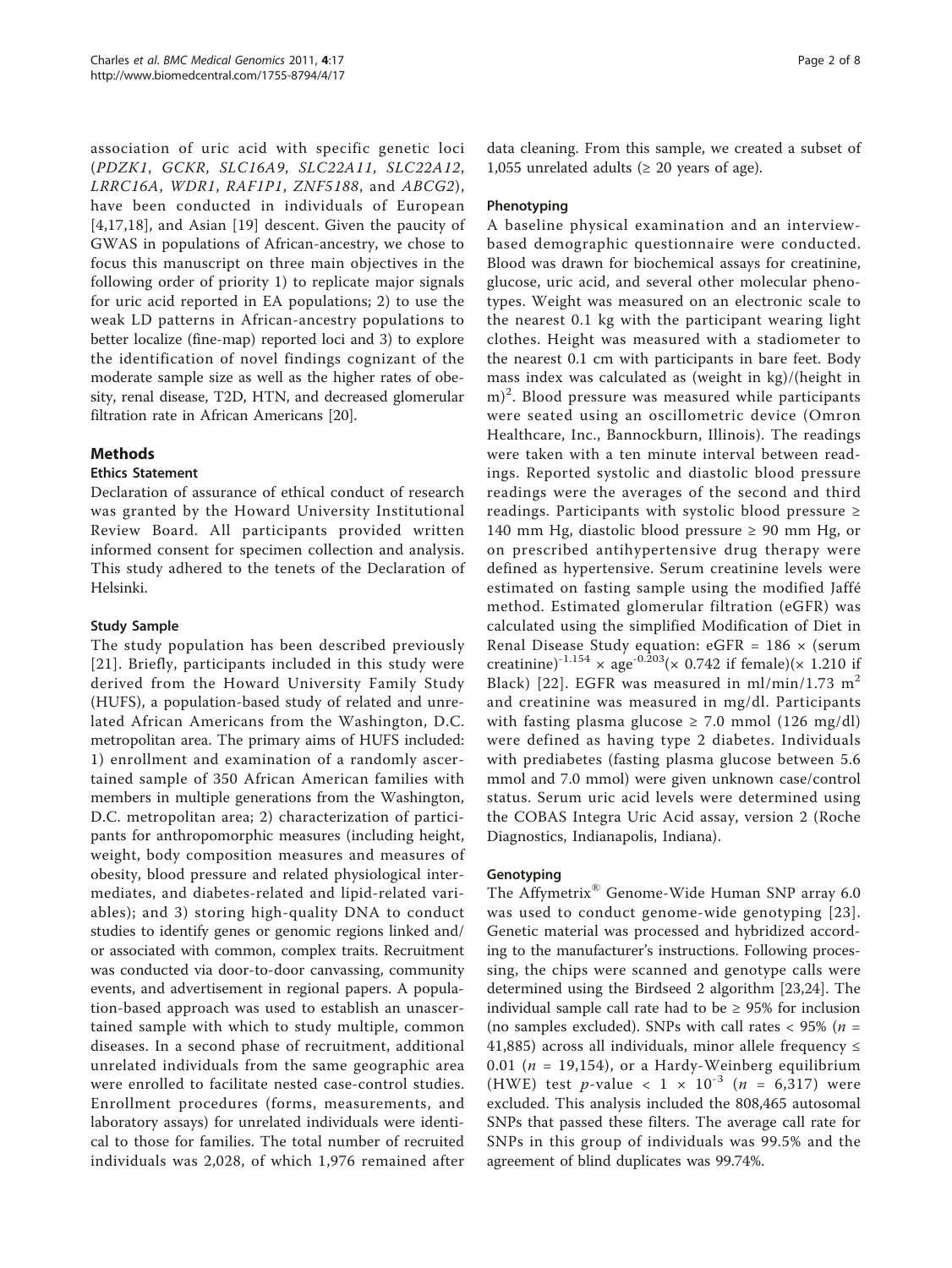#### Imputation

Imputation of missing SNPs was performed using MACH, version 1.0.16 [http://www.sph.umich.edu/csg/](http://www.sph.umich.edu/csg/abecasis/MACH/) [abecasis/MACH/](http://www.sph.umich.edu/csg/abecasis/MACH/)[[25\]](#page-6-0) using a two stage approach. We downloaded the HapMap combined phase II+III raw genotype files for NCBI build 36, release 27 from [http://hapmap.ncbi.nlm.nih.gov/downloads/genotypes/](http://hapmap.ncbi.nlm.nih.gov/downloads/genotypes/2009-02_phaseII+III/forward/non-redundant/) [2009-02\\_phaseII+III/forward/non-redundant/](http://hapmap.ncbi.nlm.nih.gov/downloads/genotypes/2009-02_phaseII+III/forward/non-redundant/)[[26\]](#page-6-0). For both the CEU and YRI samples, we retained only those individuals marked as founders. SNP inclusion criteria for imputation were that they had a MAF  $\geq$  0.01, a missingness rate  $\leq$  5%, and an individual missingness rate of  $\leq$  5%. These criteria resulted in 2,327,370 CEU and 2,598,198 YRI reference SNPs. Imputation was performed separately for these two reference panels. In the first stage, haplotype phases for the reference data were inferred using the settings -rounds 50 -states 200. In the second stage, imputation was conditioned upon the maximum-likelihood estimates of the crossover map and the error rate map. Imputation error was calibrated by ascertaining the threshold of posterior probability associated with a 10% error rate for the CEU reference panel and a 5% error rate for the YRI reference panel averaged over 6,800 SNPs for which we masked the experimentally determined genotypes. Imputed genotypes had to pass quality control filters requiring MAF  $\geq$  0.01, SNP missingness rate  $\leq$  10%, and HWE test  $p$ -value  $\geq$  0.001. For imputed genotypes that differed when using the CEU and YRI reference panels, we accepted the imputed genotype using the YRI reference panel. We successfully imputed 1,558,391 SNPs, yielding 2,366,856 experimentally determined and imputed autosomal SNPs. Quality control and data management were performed using PLINK, which is freely available and can be downloaded from [http://pngu.mgh.harvard.edu/purcell/](http://pngu.mgh.harvard.edu/purcell/plink/) [plink/](http://pngu.mgh.harvard.edu/purcell/plink/)[[27](#page-6-0)]. More detailed descriptions of these procedures have been described previously [[28,29](#page-6-0)].

#### Assessment of Population Stratification

Assessment of population stratification was done via nonparametric clustering of genotypes using AWClust [[30\]](#page-6-0). From the sample of 1,055 unrelated individuals, 37 individuals were identified as outliers and were excluded from analysis. Possible inflation of the type I error rate due to population stratification was investigated using genomic control [[31\]](#page-6-0). EIGENSOFT was used to assess population structure [[32\]](#page-6-0). A previously published scree plot [[21](#page-6-0)] illustrates the two principal components (PCs) used as covariates in the analysis.

#### Association Analysis

Of the 1,018 included participants, one was missing the serum uric acid measurement, leaving a final analyzed sample of 1,017 individuals. Descriptive and multivariate analyses were conducted using R version 2.10.0 [\[33\]](#page-6-0). Serum uric acid values were not normally distributed. Therefore, serum uric acid values were transformed using a Box-Cox transformation (Box-Cox parameter lambda = 0.54). In the multivariate analysis, serum uric acid was analyzed for association with potential covariates age, sex, BMI, T2D, HTN, and eGFR. In genetic analysis, serum uric acid was analyzed as a continuous variable using linear regression, adjusting for age, sex, BMI, HTN, T2D, eGFR, and the first two PCs of the genotypes as covariates. PLINK, version 1.07 [[27](#page-6-0)], was used to conduct the association analyses.

#### Results

Clinical characteristics of the participants of our study are displayed in Table 1. In the univariate analysis, age  $(p)$  $= 4.68 \times 10^{-9}$ ), sex (p = 4.83  $\times 10^{-35}$ ), BMI (p = 6.98  $\times 10^{-7}$ <sup>7</sup>), eGFR ( $p = 1.33 \times 10^{-26}$ ), HTN ( $p = 6.93 \times 10^{-16}$ ), and T2D ( $p = 0.021$ ) were identified as significant covariates. In the multivariate linear regression analysis, sex, BMI, HTN, and eGFR (but not age and T2D) were significantly associated with uric acid levels (Table [2\)](#page-3-0). The distribution of  $p$ -values for genetic association with serum uric acid is illustrated in Figure [1](#page-3-0). The genomic control inflation factor was 0.9964, indicating no inflation of the type I error rate due to population stratification (Additional File [1\)](#page-5-0). The top 25 ranked SNPs unadjusted for covariates are provided in Additional File [2](#page-5-0) the 25 top ranked SNPs adjusted for age and sex are provided in Additional File [3](#page-5-0) while the top 25 ranked SNPs adjusting for all covariates are provided in Additional File [4.](#page-5-0)

The four genome-wide significant associations were for SNPs rs3775948, rs7663032, rs6856396, and rs6449213 (Additional File [4](#page-5-0)). These 4 SNPs were among the eleven most frequently reported SNPs in SLC2A9 associated with serum uric acid in European-ancestry populations (Additional File [5\)](#page-5-0) [[16,34-](#page-6-0)[40\]](#page-7-0). These four SNPs are all located in a linkage disequilibrium (LD) block on chromosome 4 (Figure [2](#page-4-0)) in the gene SLC2A9 (GeneID 56606). The next 8 highest ranking SNPs were also located in SLC2A9 (Additional File [4\)](#page-5-0). The association at

Table 1 Clinical characteristics of the African Americans included in this study

| Variable                                                 | Mean (SD) or Percent |  |
|----------------------------------------------------------|----------------------|--|
| Age (yr)                                                 | 48 (13)              |  |
| Male                                                     | 41%                  |  |
| Body Mass Index (kg/m <sup>2</sup> )                     | 30.5(8.3)            |  |
| Hypertension                                             | 50%                  |  |
| Type 2 Diabetes                                          | 15.6%                |  |
| Glomerular Filtration Rate (ml/min/1.73 m <sup>2</sup> ) | 105.1 (32.0)         |  |
| Serum uric acid (mg/dl)                                  | 5.53 (1.64)          |  |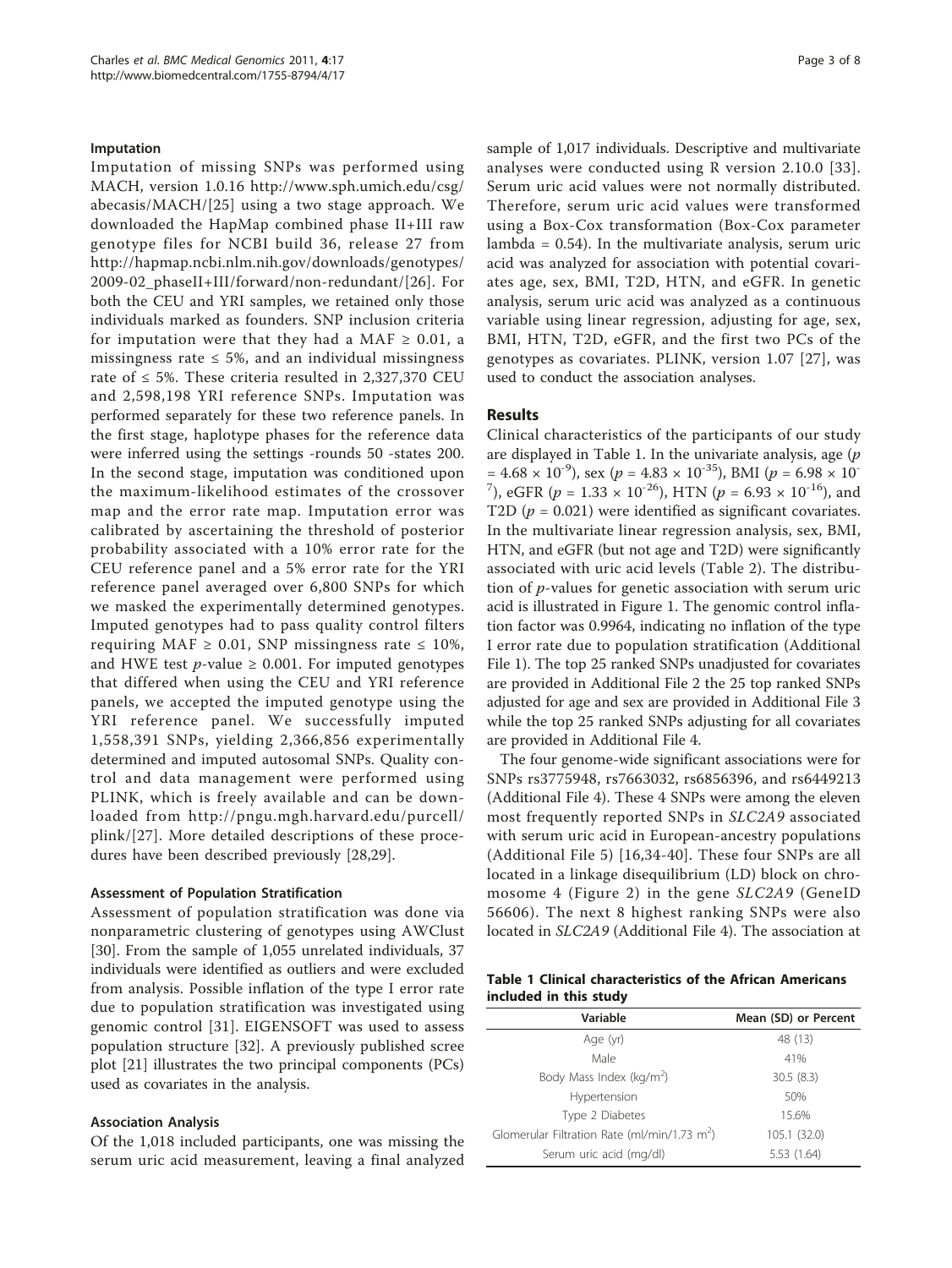<span id="page-3-0"></span>Table 2 Multivariate linear regression between covariates and serum uric acid levels

| Variable        | ß         | SE     | P-value                |
|-----------------|-----------|--------|------------------------|
| Age             | 0.0008    | 0.0018 | 0.665                  |
| Sex             | $-0.6576$ | 0.0405 | $8.30 \times 10^{-53}$ |
| Body Mass Index | 0.0190    | 0.0025 | $2.82 \times 10^{-14}$ |
| Hypertension    | 0.2385    | 0.0441 | $8.17 \times 10^{-8}$  |
| Type 2 diabetes | $-0.0161$ | 0.0565 | 0.775                  |
| eGFR            | $-0.0072$ | 0.0007 | $4.76 \times 10^{-26}$ |
|                 |           |        |                        |

eGFR: estimated glomerular filtration rate.

rs3775948 explained 2.6% of the phenotypic variance in our sample.

Serum uric acid levels were significantly different between males and females (Wilcoxon rank sum test,  $p = 4.55 \times 10^{-35}$ , with males having a mean serum uric acid level of 6.25 mg/dl compared to 5.02 mg/dl for females. The effect size estimates between females and males at rs6449213 trended toward being significantly different (Welch's *t*-test,  $p = 0.068$ ). The top 25 ranked SNPs for serum uric acid in males and females, unadjusted for covariates, are provided in Additional Files [6](#page-5-0) and [7,](#page-5-0) respectively. The top 25 ranked SNPs for serum uric acid, adjusted for age, BMI, hypertension, eGFR, T2D, and the top two PCs, in males and females are provided in Additional Files [8](#page-5-0) and [9,](#page-5-0) respectively.

#### Fine Mapping

Using an  $r^2$  cutoff of  $\geq$  0.3, LD with rs6449123 extends across an interval of approximately 263 kb in the CEU population and 231 kb in the YRI population.



Restricting the  $r^2$  cutoff to ≥0.5, LD with rs6449213 in the CEU population remains unchanged while, in sharp contrast, the LD interval in YRI is reduced to approximately 37 kb. All of the 10 top ranking SNPs fall within the 263 kb range; on the other hand, and quite remarkably 9 of the 10 top ranked SNPs lie within the 37 kb interval and 3 out of the 4 SNPs that achieved genomewide significance lie in an approximately 1.3 kb interval (Figure [3](#page-5-0)).

#### **Discussion**

Our findings replicate those of other investigators who found association between variants in SLC2A9 and SUAL [[4,17,18](#page-6-0),[38\]](#page-6-0). To our knowledge, our study is the first to report association between SLC2A9 and uric acid in a large sample of admixed African Americans. The high expression of SLC2A9 in the epithelial cells of the proximal tubule and the atypical membranes of the kidneys [\[41](#page-7-0)], along with evidence that SLC2A9 is responsible for transport/re-absorption of uric acid and to a lesser extent glucose and fructose [[42\]](#page-7-0), provides biological plausibility for the high  $p$ -values for the SNPs in this gene in association with uric acid levels.

Hyperuricemia has been implicated in multiple physiologic outcomes including hypertension and renal dysfunction. Hyperuricemia is suspected to influence the development of hypertension via its role in vascular endothelial cell dysfunction and activation of the reninangiotensin system [\[10](#page-6-0)]. Furthermore, experimental models demonstrating the causative effects of hyperuricemia in the development of hypertension were produced in rats with oxonic acid-induced hyperuricemia. These rats developed salt-resistant hypertension after induction of hyperuricemia, which resolved following reduction of uric acid to normal levels [\[43](#page-7-0)].

Hyperuricemia has also been demonstrated to increase the odds of developing acute renal dysfunction after cardiovascular surgery and increased the odds of developing chronic renal disease 4-fold and 3-fold, respectively, [[44,45](#page-7-0)]. This information, coupled with evidence that hyperuricemia causes epithelial dysfunction in renal vessels [[46\]](#page-7-0), also supports the association we found between higher uric acid levels and reduced eGFR. The SNP rs6449213 has not only been associated with uric acid levels but this association was demonstrated to be influenced by sex and BMI [\[36](#page-6-0)], which may help explain the associations we found between uric acid, sex, and BMI in this study.

The findings of our fine-mapping analysis demonstrate the advantage of using African-ancestry populations in follow-up analyses of GWAS signals originally discovered in European-ancestry populations. Replication analysis, using follow-up samples of increasing numbers of individuals with European ancestry (more specifically,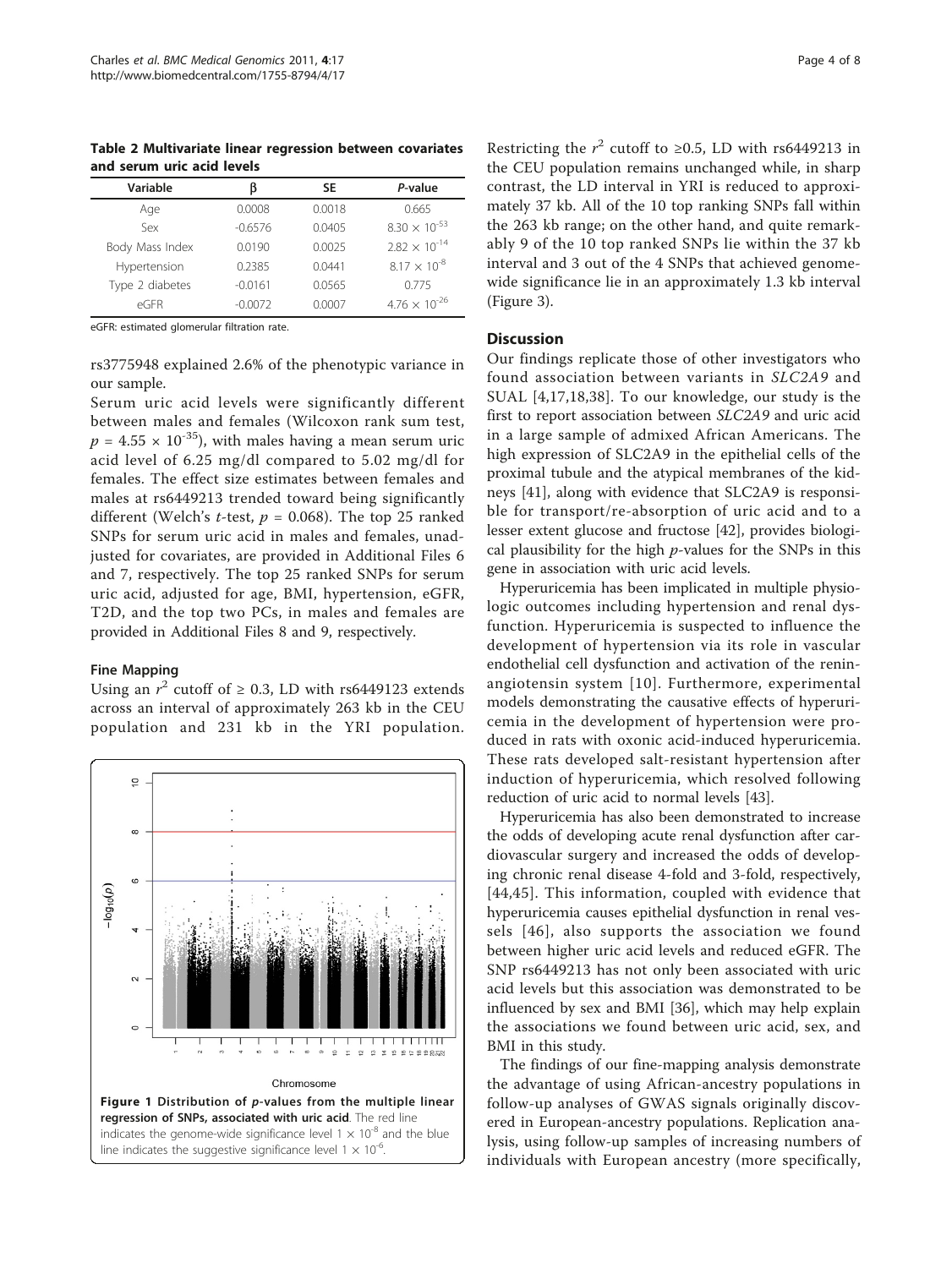<span id="page-4-0"></span>

0.20. Green arrows indicate the direction of transcription.

populations with similar linkage disequilibrium patterns), allows for assessment of replication and refinement of effect size estimates. In contrast, using followup samples of individuals with ancestry differing from the discovery sample (specifically, populations with weaker linkage disequilibrium patterns) potentially allows for resolution of the location of the GWAS signals through the weaker linkage disequilibrium patterns in the follow-up population. Capitalizing on the weaker linkage disequilibrium in African Americans compared to EA populations, we were able to fine-map the SLC2A9 signal from 263 kb to 37 kb.

Serum uric acid's association with sex is confirmed in our study. The association between decreased serum uric acid and the effect allele of rs6449213 in SLC2A9 was sex-

specific, replicating the findings of other investigators [[36,37\]](#page-6-0). Specifically, rs6449213 reached genome-wide significance in females but not in males. Given that rs6449213 has a smaller effect on serum uric acid in males than in females and that sex-stratified analysis reduces sample size, it is possible that the lack of association of rs6449213 with serum uric acid in males and the marginal p-value for the test of effect size estimates in females vs. males in our study both reflect false negatives finding.

A major limitation of our study is the moderate sample size compared to other GWAS studies. This suggests that loci with small effects may have been missed. The paucity of GWAS data on large numbers of African-Americans limits our ability to replicate our findings in a population with a similar substructure at this time.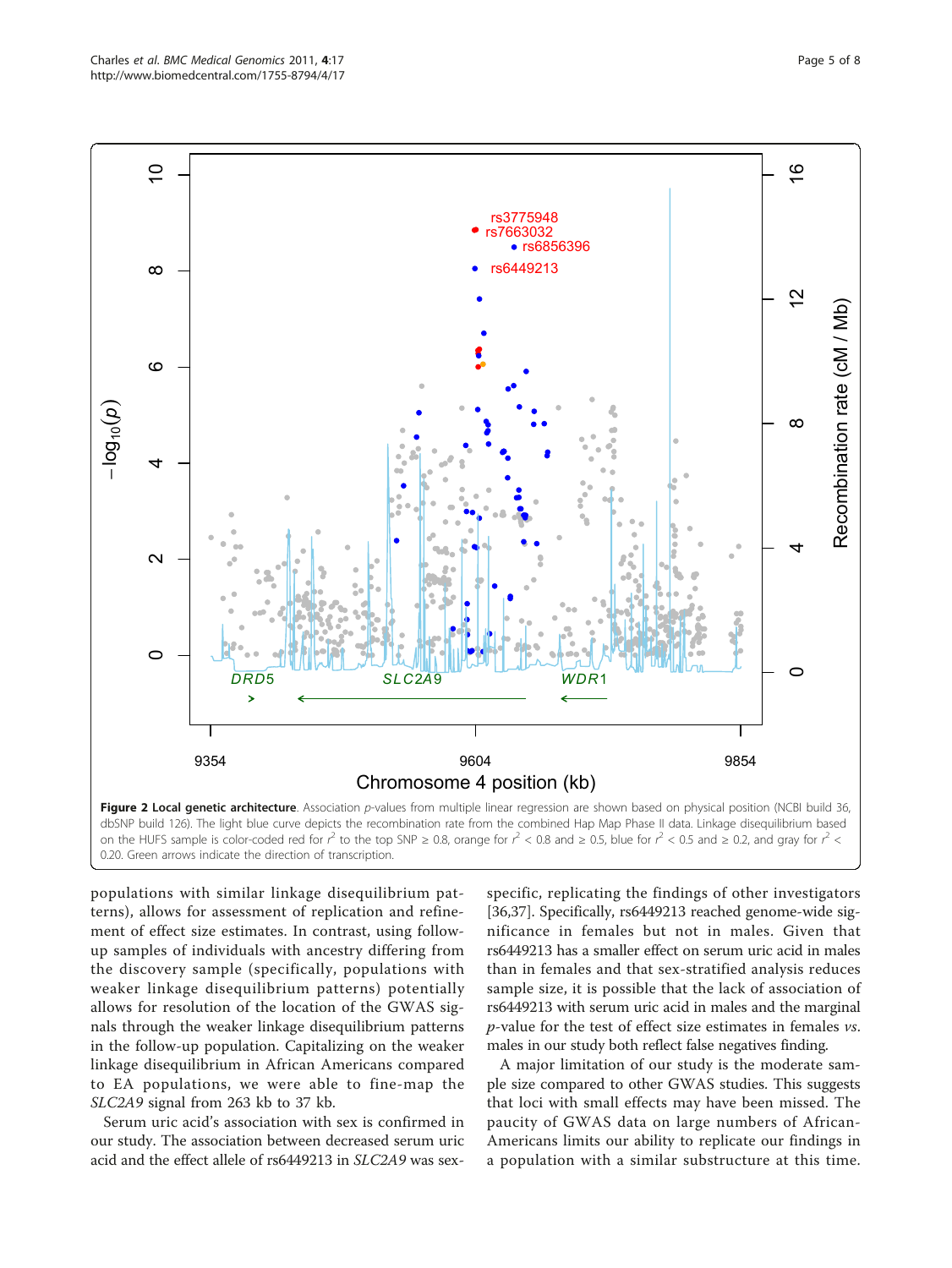<span id="page-5-0"></span>

Despite these limitations, it is noteworthy that we replicated several of the reported association variants in the gene, SLC2A9. The effect size of this association (2.6% of the phenotypic variance averaged across sexes) is large compared to those from GWAS in general [[40](#page-7-0)] but comparable to estimates from several studies of individuals of European ancestry [[16,35,38](#page-6-0),[39](#page-6-0)].

## Conclusions

We found that SLC2A9 was significantly associated with serum uric acid in this population-based sample of African Americans, with a stronger effect in females than in males. Additionally, we observed significant association between uric acid levels and BMI, sex, eGFR, and hypertension. These observations deserve more indepth evaluation in other human populations.

## Additional material

[Additional file 1: S](http://www.biomedcentral.com/content/supplementary/1755-8794-4-17-S1.PNG)upplementary Figure S1. Quantile-quantile plot for genomic control. The red line indicates the expected distribution. The inflation factor  $(\lambda_{GC})$  is shown.

[Additional file 2: S](http://www.biomedcentral.com/content/supplementary/1755-8794-4-17-S2.DOC)upplementary Table S1. Top 25 SNPs for serum uric acid, unadjusted for covariates.

[Additional file 3: S](http://www.biomedcentral.com/content/supplementary/1755-8794-4-17-S3.DOC)upplementary Table S2. Top 25 SNPs for serum uric acid, adjusted for age and sex.

[Additional file 4: T](http://www.biomedcentral.com/content/supplementary/1755-8794-4-17-S4.DOC)able 3. Top 25 SNPs for serum uric acid, adjusted for age, sex, BMI, HTN, eGFR, T2D, and the top two PCs.

[Additional file 5: T](http://www.biomedcentral.com/content/supplementary/1755-8794-4-17-S5.DOC)able 4. Previously reported GWAS associations between specific SNPs and serum uric acid levels.

[Additional file 6: S](http://www.biomedcentral.com/content/supplementary/1755-8794-4-17-S6.DOC)upplementary Table S3. Top 25 SNPs for serum uric acid in males, unadjusted for covariates.

[Additional file 7: S](http://www.biomedcentral.com/content/supplementary/1755-8794-4-17-S7.DOC)upplementary Table S4. Top 25 SNPs for serum uric acid in females, unadjusted for covariates

[Additional file 8: S](http://www.biomedcentral.com/content/supplementary/1755-8794-4-17-S8.DOC)upplementary Table S5. Top 25 SNPs for serum uric acid in males, adjusted for age, BMI, HTN, eGFR, T2D, and the top two PCs.

[Additional file 9: S](http://www.biomedcentral.com/content/supplementary/1755-8794-4-17-S9.DOC)upplementary Table S6. Top 25 SNPs for serum uric acid in females, adjusted for age, BMI, HTN, eGFR, T2D, and the top two PCs.

#### Abbreviations

(ABCG2): Adenosine triphosphate-Binding Cassette, Subfamily G, Member 2; (AA): African American; (BMI): Body Mass index; (CEU): CEPH Utah residents with ancestry from northern and western Europe; (GWAS): Genome-wide Association Study; (GFR): Glomerular Filtration Rate; (GCKR): Glucokinase Regulatory Protein; (Hap Map): International Hap Map Consortium; (HWE): Hardy-Weinberg equilibrium; (HUFS): Howard University Family Study; (HTN): Hypertension; (LRRC16A): Leucine-Rich Repeat-Containing Protein 16A; (PDZK1): PDZ Domain-Containing Protein 1; (PC): Principal component; (SLC2A9): Solute Carrier Family 2, Member 9; (SLC16A9): Solute Carrier Family 16, Member 9,; (SLC22A11): Solute Carrier Family 22, Member 11; (SLC2A12): Solute Carrier Family 22, Member 12; (T2D): Type 2 Diabetes; (WDR1): WD repeat domain 1; (YRI): Yoruba in Ibadan, Nigeria

#### Acknowledgements

The study was supported by grants S06GM008016-320107 to CR and S06GM008016-380111 to AA, both from the NIGMS/MBRS/SCORE Program. Participant enrollment was carried out at the Howard University General Clinical Research Center (GCRC), which is supported by grant number 2M01RR010284 from the National Center for Research Resources (NCRR), a component of the National Institutes of Health (NIH). Additional support was provided by the Coriell Institute for Biomedical Sciences. This research was supported in part by the Intramural Research Program of the National Human Genome Research Institute, National Institutes of Health, in the Center for Research in Genomics and Global Health (Z01HG200362). The funders had no role in study design, data collection and analysis, decision to publish, or preparation of the manuscript.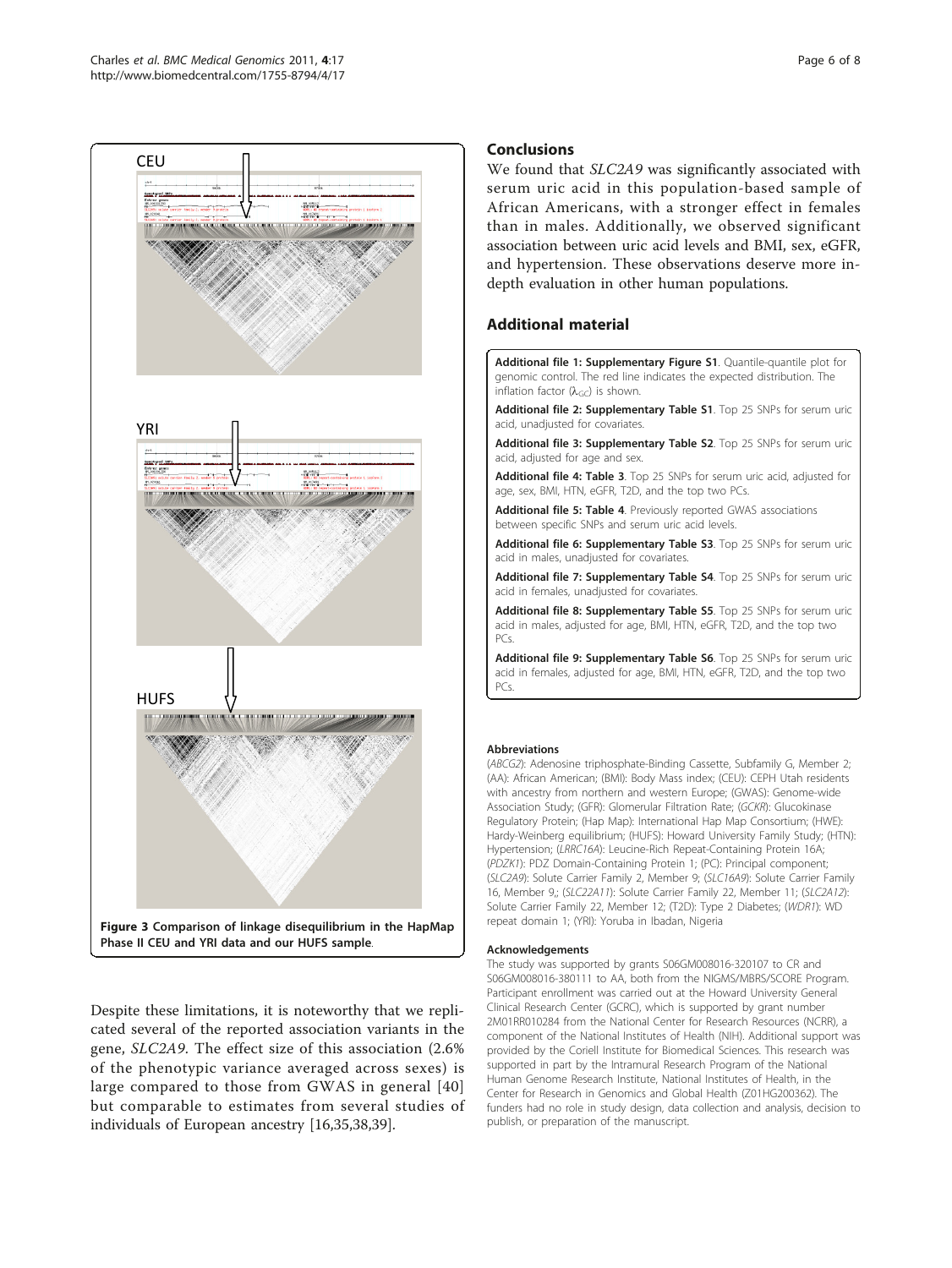#### <span id="page-6-0"></span>Author details

<sup>1</sup>Center for Research on Genomics and Global Health, National Human Genome Research Institute, Bethesda, MD 20892 USA. <sup>2</sup>Department of Genetics and Genomics, Boston University, Boston, MA 02118 USA. <sup>3</sup>Coriell Institute for Medical Research, Camden, NJ 08103 USA.

#### Authors' contributions

Conception: AA, AH, MC, CR. Study design: BC, DS, AD, GC, JZ, HH, AH, NP, MC, AA, CR Sample processing and data management: HH, AD, NG, ZH. Genotyping: AD, AH, NG, HH, MC. Imputation: DS, AA, GC, AH. Analyzed the Data: BC, DS, AH, JZ, GC, NG. Interpretation: BC, DS, AD, AA, GC, CR, Drafted the manuscript: BC, DS. Revised manuscript: AA, CR. All authors read and approved the final manuscript.

#### Competing interests

The authors declare that they have no competing interests.

#### Received: 1 July 2010 Accepted: 4 February 2011 Published: 4 February 2011

#### References

- Johnson RJ, Rideout BA: Uric acid and diet-[insights into the epidemic of](http://www.ncbi.nlm.nih.gov/pubmed/15014177?dopt=Abstract) [cardiovascular disease.](http://www.ncbi.nlm.nih.gov/pubmed/15014177?dopt=Abstract) N Engl J Med 2004, 350(11):1071-1073.
- 2. Mene P, Punzo G: [Uric acid: bystander or culprit in hypertension and](http://www.ncbi.nlm.nih.gov/pubmed/18854744?dopt=Abstract) [progressive renal disease.](http://www.ncbi.nlm.nih.gov/pubmed/18854744?dopt=Abstract) Journal of Hypertension 2008, 26:2085-2092.
- 3. Feig DI, Kang D-H, Johnson RJ: Uric Acid and cardiovascular disease. The New England Journal of Medicine 2009, 359(17):1811-1821.
- 4. van der Harst P, Bakker SJL, de Boer R, Wolffenbuttel BHR, Johnson T, Caulfield MJ, Navis g: [Replication of the five novel loci for uric acid](http://www.ncbi.nlm.nih.gov/pubmed/19861489?dopt=Abstract) [concentrates and potential mediating mechanisms.](http://www.ncbi.nlm.nih.gov/pubmed/19861489?dopt=Abstract) Human Molecular Genetics 2010, 19(2):387-395.
- 5. Cirillo P, Sato W, Reungjui S, Heinig M, Gersch M, Sautin Y, Nakagawa T, Johnson RJ: [Uric acid, the metabolic syndrome, and renal disease.](http://www.ncbi.nlm.nih.gov/pubmed/17130256?dopt=Abstract) J Am Soc Nephrol 2006, 17(12 Suppl 3):S165-168.
- 6. Nakagawa T, Hu H, Zharikov S, Tuttle KR, Short RA, Glushakova O, Ouyang X, Feig DI, Block ER, Herrera-Acosta J, et al: [A causal role for uric](http://www.ncbi.nlm.nih.gov/pubmed/16234313?dopt=Abstract) [acid in fructose-induced metabolic syndrome.](http://www.ncbi.nlm.nih.gov/pubmed/16234313?dopt=Abstract) Am J Physiol Renal Physiol 2006, 290(3):F625-631.
- 7. Heinig M, Johnson RJ: [Role of uric acid in hypertension, renal disease,](http://www.ncbi.nlm.nih.gov/pubmed/17190309?dopt=Abstract) [and metabolic syndrome.](http://www.ncbi.nlm.nih.gov/pubmed/17190309?dopt=Abstract) Cleve Clin J Med 2006, 73(12):1059-1064.
- 8. Avram Z, Krishnan E: Hyperuricemia-[where nephrology meets](http://www.ncbi.nlm.nih.gov/pubmed/18443007?dopt=Abstract) [rheumatology.](http://www.ncbi.nlm.nih.gov/pubmed/18443007?dopt=Abstract) Rheumatology 2008, 47:960-964.
- 9. Johnson RJ, Segal MS, Srinivas T, Ejaz A, Mu W, Roncal C, Sanchez-Lozada LG, Gersch M, Rodriguez-Iturbe B, Kang DH, et al: [Essential](http://www.ncbi.nlm.nih.gov/pubmed/15843466?dopt=Abstract) [hypertension, progressive renal disease, and uric acid: a pathogenetic](http://www.ncbi.nlm.nih.gov/pubmed/15843466?dopt=Abstract) [link?](http://www.ncbi.nlm.nih.gov/pubmed/15843466?dopt=Abstract) J Am Soc Nephrol 2005, 16(7):1909-1919.
- 10. Johnson RJ, Feig DI, Herrera-Acosta J, Kang DH: [Resurrection of uric acid](http://www.ncbi.nlm.nih.gov/pubmed/15557387?dopt=Abstract) [as a causal risk factor in essential hypertension.](http://www.ncbi.nlm.nih.gov/pubmed/15557387?dopt=Abstract) Hypertension 2005, 45(1):18-20.
- 11. Mahomed FA: On chronic Bright's disease, and its essential symptoms. Lancet 1879, I:399-401.
- 12. Haig A: On uric acid and arterial tension. BMJ 1889, I:288-291.
- 13. Johnson RJ, Titte S, Cade JR, Rideout BA, Oliver WJ: [Uric acid, evolution](http://www.ncbi.nlm.nih.gov/pubmed/15660328?dopt=Abstract) [and primitive cultures.](http://www.ncbi.nlm.nih.gov/pubmed/15660328?dopt=Abstract) Semin Nephrol 2005, 25(1):3-8.
- 14. Oda M, Satta Y, Takenaka O: Loss of urate oxidase activity in hominoids and its evolutionary implications. Mol Bol Evol 2002, 19:640-653.
- 15. Watanabe S, Kang DH, Feng L, Nakagawa T, Kanellis J, Lan H, Mazzali M, Johnson RJ: [Uric acid, hominoid evolution, and the pathogenesis of salt](http://www.ncbi.nlm.nih.gov/pubmed/12215479?dopt=Abstract)[sensitivity.](http://www.ncbi.nlm.nih.gov/pubmed/12215479?dopt=Abstract) Hypertension 2002, 40(3):355-360.
- 16. Kolz M, Johnson T, Sanna S, Teumer A, Vitart V, Perola M, Mangino M, Albrecht E, Wallace C, Farrall M, et al: [Meta-Analysis of 28,141 Individuals](http://www.ncbi.nlm.nih.gov/pubmed/19503597?dopt=Abstract) [Identifies Common Variants within Five New Loci That Influence Uric](http://www.ncbi.nlm.nih.gov/pubmed/19503597?dopt=Abstract) [Acid Concentrations.](http://www.ncbi.nlm.nih.gov/pubmed/19503597?dopt=Abstract) PLoS Genet 2009, 5(6):e1000504.
- 17. Wallace C, Newhouse SJ, Braund P, Zhang F, Tobin M, Falchi M, Ahamadi K, Dobson RJ, Marcano ACB, Hajat C, et al: Genome-wide association study identifies genes for biomarkers of cardiovascular disease: Serum urate and dyslipidemia. The American Journal of Human genetics 2008, 82:139-149.
- 18. Caulfield MJ, Munroe PB, O'Neill D, Witkowska K, Charchar FJ, Doblado M, Evans S, Eyheramendy S, Onipinla A, Howard P, et al: [SLC2A9 Is a High-](http://www.ncbi.nlm.nih.gov/pubmed/18842065?dopt=Abstract)[Capacity Urate Transporter in Humans.](http://www.ncbi.nlm.nih.gov/pubmed/18842065?dopt=Abstract) PLoS Med 2008, 5(10):e197.
- 19. Kamatani Y, Matsuda K, Okada Y, Kubo M, Hosono N, Daigo Y, Nakamura Y, Kamatani N: [Genome-wide association study of hematological and](http://www.ncbi.nlm.nih.gov/pubmed/20139978?dopt=Abstract) [biochemical traits in a Japanese population.](http://www.ncbi.nlm.nih.gov/pubmed/20139978?dopt=Abstract) Nat Genet 42(3):210-215.
- 20. Hsu C-y, Iribarren C, McCulloch CE, Darbinian J, Go AS: [Risk factors for end](http://www.ncbi.nlm.nih.gov/pubmed/19237717?dopt=Abstract) [stage renal disease: 25-Year follow-up.](http://www.ncbi.nlm.nih.gov/pubmed/19237717?dopt=Abstract) Archives of Internal Medicine 2009, 169(4):342-350.
- 21. Adeyemo A, Gerry N, Chen G, Herbert A, Doumatey A, Huang H, Zhou J, Lashley K, Chen Y, Christman M, et al: [A genome-wide association study](http://www.ncbi.nlm.nih.gov/pubmed/19609347?dopt=Abstract) [of hypertension and blood pressure in African Americans.](http://www.ncbi.nlm.nih.gov/pubmed/19609347?dopt=Abstract) PLoS Genet 2009, 5(7):e1000564.
- 22. Levey AS, Bosch JP, Lewis JB, Greene T, Rogers N, Roth D, Group ftMoDiRdS: [A more accurate method to estimate the glomerular filtration](http://www.ncbi.nlm.nih.gov/pubmed/10075613?dopt=Abstract) [rate from serum creatinine: A new prediction equation.](http://www.ncbi.nlm.nih.gov/pubmed/10075613?dopt=Abstract) Annals of Internal Medicine 1999, 130(6):461-470.
- 23. McCarroll SA, Kuruvilla FG, Korn JM, Cawley S, Nemesh J, Wysoker A, Shapero MH, de Bakker PIW, Maller JB, Kirby A, et al: [Integrated detection](http://www.ncbi.nlm.nih.gov/pubmed/18776908?dopt=Abstract) [and population-genetic analysis of SNPs and copy number variation.](http://www.ncbi.nlm.nih.gov/pubmed/18776908?dopt=Abstract) Nat Genet 2008, 40(10):1166-1174.
- 24. Korn JM, Kuruvilla FG, McCarroll SA, Wysoker A, Nemesh J, Cawley S, Hubbell E, Veitch J, Collins PJ, Darvishi K, et al: [Integrated genotype calling](http://www.ncbi.nlm.nih.gov/pubmed/18776909?dopt=Abstract) [and association analysis of SNPs, common copy number polymorphisms](http://www.ncbi.nlm.nih.gov/pubmed/18776909?dopt=Abstract) [and rare CNVs.](http://www.ncbi.nlm.nih.gov/pubmed/18776909?dopt=Abstract) Nat Genet 2008, 40(10):1253-1260.
- 25. Li Y, Abecasis G: MACH.Edited by: Michigan Uo. Ann Arbor: The Regents of the University of Michigan; MACH 1.0; .
- 26. HapMap Consortium: Index of/downloads/genotypes/2009-02\_phaseII+III/ forward/non-redundant. NCBI, NLM, 2009 2009.
- 27. Purcell S, Neale B, Todd-Brown K, Thomas L, Ferreira MAR, Bender D, Maller J, Sklar P, de Bakker PIW, Daly MJ, et al: PLINK: A Tool Set for Whole-Genome Association and Population-Based Linkage Analyses. The American Journal of Human genetics 2007, 81(3):559-575.
- 28. Shriner D, Adeyemo A, Chen G, Rotimi CN: [Practical considerations for](http://www.ncbi.nlm.nih.gov/pubmed/19918757?dopt=Abstract) [imputation of untyped markers in admixed populations.](http://www.ncbi.nlm.nih.gov/pubmed/19918757?dopt=Abstract) Genetic epidemiology 2010, 34(3):258-265.
- 29. Shriner D, Adeyemo A, Gerry NP, Herbert A, Chen G, Doumatey A, Huang H, Zhou J, Christman MF, Rotimi CN: [Transferability and fine](http://www.ncbi.nlm.nih.gov/pubmed/20027299?dopt=Abstract)[mapping of genome-wide associated loci for adult height across human](http://www.ncbi.nlm.nih.gov/pubmed/20027299?dopt=Abstract) [populations.](http://www.ncbi.nlm.nih.gov/pubmed/20027299?dopt=Abstract) PLoS One 2009, 4(12):e8398.
- 30. Gao X, Starmer J: [AWclust: point-and-click software for non-parametric](http://www.ncbi.nlm.nih.gov/pubmed/18237431?dopt=Abstract) [population structure analysis.](http://www.ncbi.nlm.nih.gov/pubmed/18237431?dopt=Abstract) BMC Bioinformatics 2008, 9(1):77
- 31. Devlin B, Roeder K: [Genomic control for association studies.](http://www.ncbi.nlm.nih.gov/pubmed/11315092?dopt=Abstract) Biometrics 1999, 55:997-1004.
- 32. Price A, Patterson N, Plenge R, Weinblatt M, Shadick N, Reich D: [Principal](http://www.ncbi.nlm.nih.gov/pubmed/16862161?dopt=Abstract) [components analysis corrects for stratification in genome-wide](http://www.ncbi.nlm.nih.gov/pubmed/16862161?dopt=Abstract) [association studies.](http://www.ncbi.nlm.nih.gov/pubmed/16862161?dopt=Abstract) Nature genetics 2006, 38(8):904-909.
- 33. R Development Core Team: R: A language and environment for statistical computing.Edited by: Computing RFfS. Vienna: R Foundation for Statistical Computing; 2009.
- 34. Dehghan A, Kottgen A, Yang Q, Hwang S-J, Kao WL, Rivadeneria F, Boerwinkle E, Levy D, Hofman A, Astor BC, et al: [Association of three](http://www.ncbi.nlm.nih.gov/pubmed/18834626?dopt=Abstract) [genetic loci with uric acid concentration and risk of gout: a genome](http://www.ncbi.nlm.nih.gov/pubmed/18834626?dopt=Abstract)[wide association study.](http://www.ncbi.nlm.nih.gov/pubmed/18834626?dopt=Abstract) Lancet 2008, 372(9654):1953-1961.
- 35. Zemunik T, Boban M, Lauc G, Janković S, Rotim K, Vatavuk Z, Benćić G, Đogaš Z, Boraska V, Torlak V, et al: [Genome-wide association study of](http://www.ncbi.nlm.nih.gov/pubmed/19260141?dopt=Abstract) [biochemical traits in Korcula Island, Croatia.](http://www.ncbi.nlm.nih.gov/pubmed/19260141?dopt=Abstract) Croatian Medical Journal 2009, 50:23-33.
- 36. Brandstätter A, Kiechl S, Kollerits B, Hunt S, Heid IM, Coassin S, Willeit J, Adams TD, Illig T, Hopkins pN, et al: [Sex Specific association of the](http://www.ncbi.nlm.nih.gov/pubmed/18487473?dopt=Abstract) [putative fructose transporter SLCA29 variants with uric acid levels is](http://www.ncbi.nlm.nih.gov/pubmed/18487473?dopt=Abstract) [modified](http://www.ncbi.nlm.nih.gov/pubmed/18487473?dopt=Abstract) by BMI. Diabetes Care 2008, 31(8):1662-1667.
- 37. Doring A, Gieger C, Mehta D, Gohlke H, Prokisch H, Coassin S, Fischer G, Henke K, Klopp N, Kronenberg F, et al: [SLC2A9 influences uric acid](http://www.ncbi.nlm.nih.gov/pubmed/18327256?dopt=Abstract) [concentrations with pronounced sex-specific effects.](http://www.ncbi.nlm.nih.gov/pubmed/18327256?dopt=Abstract) Nat Genet 2008, 40:430-436.
- 38. McArdle PF, Parsa A, Chang Y-P, Weir M, O'Connell JR, Mitchell BD, Shuldiner AR: [A common non-synonymous variant in GLUT9 is a](http://www.ncbi.nlm.nih.gov/pubmed/18759275?dopt=Abstract) [determinant of serum uric acid levels in old order Amish.](http://www.ncbi.nlm.nih.gov/pubmed/18759275?dopt=Abstract) Arthritis Rheum 2008, 58(9):2874-2881.
- Wallace C, Newhouse S, Braund P, Zhang F, Tobin M, Falchi M, Ahmadi K, Dobson R, Marcano A, Hajat C, et al: [Genome-wide association study](http://www.ncbi.nlm.nih.gov/pubmed/18179892?dopt=Abstract) [identifies genes for biomarkers of cardiovascular disease: serum urate](http://www.ncbi.nlm.nih.gov/pubmed/18179892?dopt=Abstract) [and dyslipidemia.](http://www.ncbi.nlm.nih.gov/pubmed/18179892?dopt=Abstract) Am J Hum Genet 2008, 82:139-149.